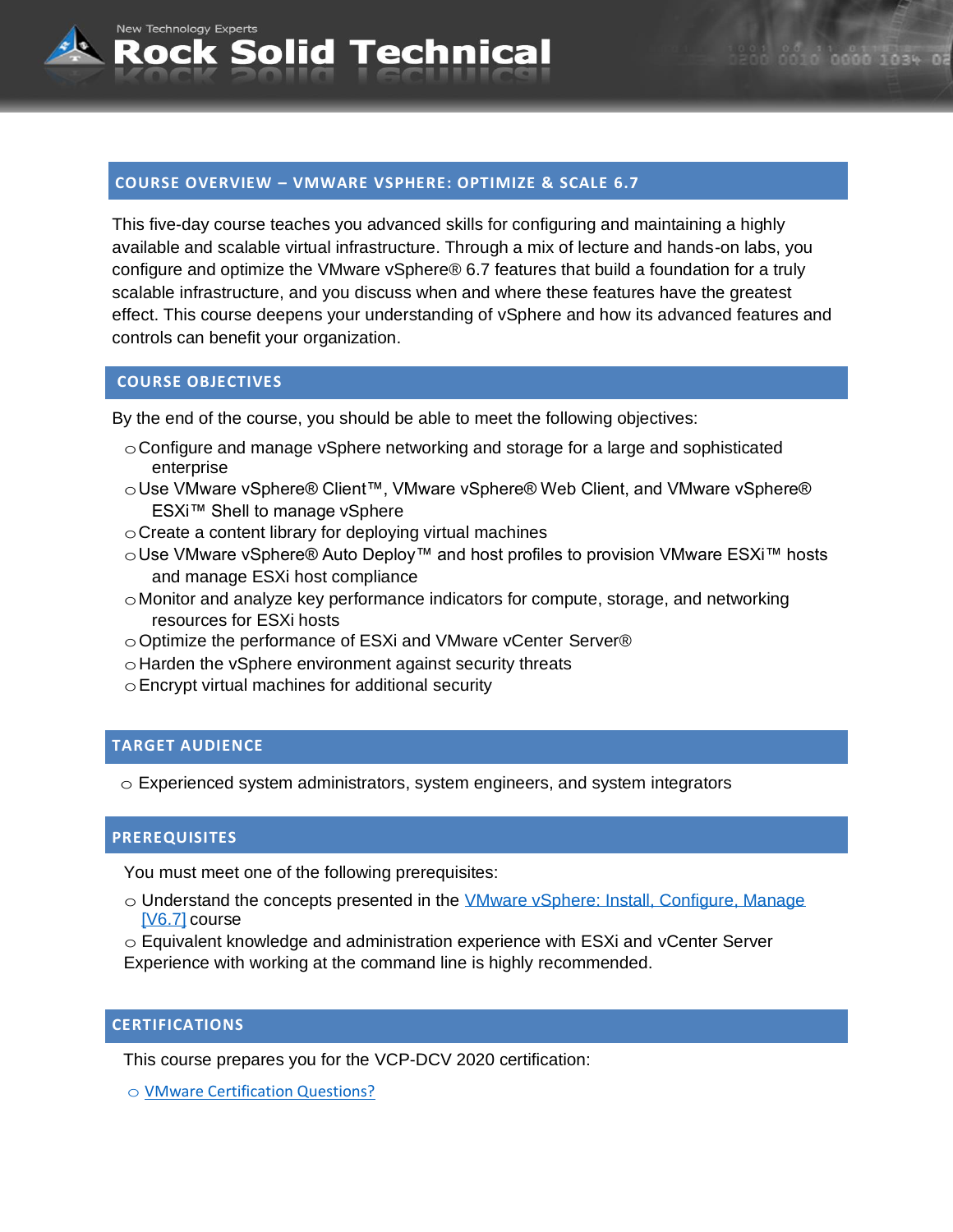# 0010 0000 1034 02

# **COURSE DELIVERY OPTIONS**

o Classroom

New Technology Experts

- o Live Online
- o [Onsite](mailto:sales@rocksolidtechnical.com?subject=On-Site%20Inquiry)
- o [On Demand](mailto:sales@rocksolidtechnical.com?subject=On-Site%20Inquiry)

# **PRODUCT ALIGNMENT**

```
\circ ESXi 6.7
```
o vCenter Server 6.7

# **Course Modules**

#### **1 Course Introduction**

- Introductions and course logistics
- Course objectives
- Identify additional resources for after this course
- Identify other VMware Education offerings

# **2 Network Scalability**

- Configure and manage vSphere distributed switches
- Describe how VMware vSphere rk I/O Control enhances performance
- Explain distributed switch features such as port mirroring, LACP, QoS tagging, and NetFlow

#### **3 Storage Scalability**

- Explain why VMware vSphere® V high-performance, scalable file system
- Explain VMware vSphere® Storage APIs Array Integration, VMware vSphere® API for Storage
- Awareness™, and vSphere APIs for I/O Filtering
- Configure and assign virtual machine storage policies
- Create vSAN storage policies
- Configure VMware vSphere® Storage DRS and VMware vSphere® Storage I/O Control

# **4 Host and Management Scalability**

- Define and use content libraries
- Describe and use host profiles
- Describe and use VMware vSphere® ESXi™ Image Builder CLI and vSphere Auto Deploy

#### **5 CPU Optimization**

- Explain the CPU scheduler operation her features that affect CPU performance
- Explain NUMA and vNUMA support
- Use esxtop to monitor key CPU performance metrics